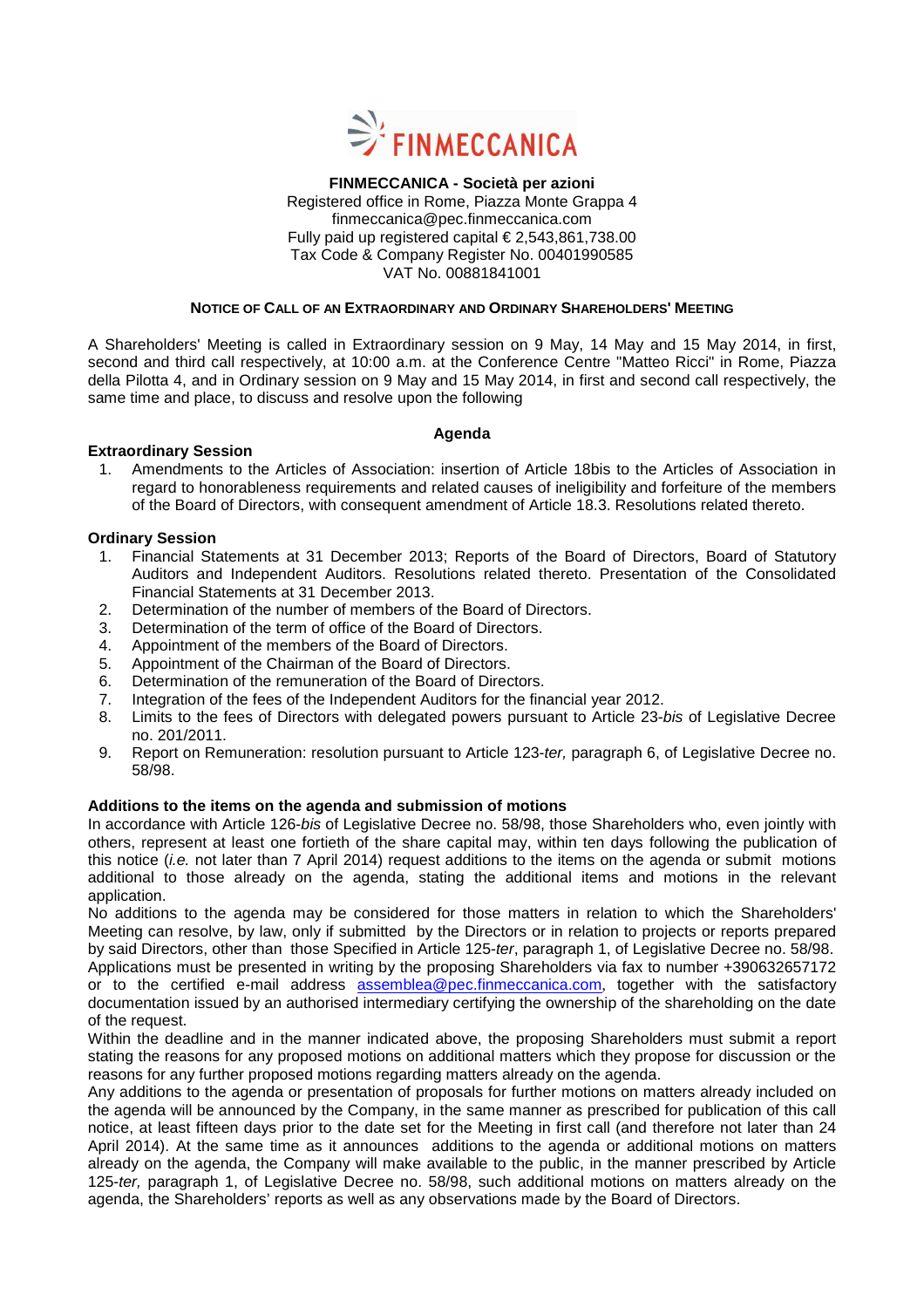In accordance with Article 126-bis, paragraph 1, of Legislative Decree no. 58/98, a person entitled to vote may individually submit motions to be considered in the Shareholders' Meeting regarding items on the agenda.

# **Right to attend the Shareholders' Meeting and exercise voting rights**

Pursuant to Article 83-sexies of Legislative Decree no. 58/98 and Article 13 of the Articles of Association, the right to attend the Shareholders' Meeting and exercise voting rights is subject to receipt by the Company of a statement issued by an authorised intermediary in accordance with the regulations in force, certifying the title to voting rights based on its accounting records at the end of the accounting day of the seventh trading day prior to the date of the first call of the Shareholders' Meeting (i.e. 29 April 2014), the so-called "record date".

The notice must reach the Company by the end of the third trading day before the date set for the first call of the Shareholders' Meeting (i.e. by 6 May 2014). Nevertheless, Shareholders will be entitled to attend and vote even if said notification has reached the Company after said time limit, provided it is received in the course of the Meeting.

Any credit and debit entries made to the accounts after 29 April 2014 (record date) are not relevant for the legitimacy of voting rights. Therefore, anyone who becomes a holder of shares after such date will not be entitled to attend and vote at the Shareholders' Meeting.

Holders of shares that have not yet been dematerialized may only exercise their right to attend the Shareholders' Meeting only if they deliver their share certificates to an authorised intermediary in time for the same to be entered in the centralized management system in dematerialized form.

# **Voting by proxy**

Persons who are entitled to attend the Shareholders' Meeting may be represented by written proxy in accordance with applicable law. The proxy form, which is available for download on the Company's website (www.finmeccanica.com, section "Meeting 2014") or at the registered offices may be used for this purpose. The proxy may be sent in advance by registered mail with return receipt to the registered offices of the Company to the attention of "Legal and Corporate Affairs and Compliance" Unit, or sent by fax to number +390632657172 or by e-mail to the certified e-mail address assemblea@pec.finmeccanica.com. If the delegate delivers or sends a copy of the proxy to the Company, he/she must certify under his/her own responsibility that the copy is a true copy of the original proxy and the identity of the delegating party.

# **Shareholders' Representative appointed by the Company**

Pursuant to Article 135-undecies of Legislative Decree no. 58/98 and Article 14.3 of the Articles of Association, the Company has designated Computershare S.p.A. as the entity to which the Shareholders may grant a proxy free of charge, with voting instructions on all or some of the motions on the agenda. The proxy to the above representative must be granted by signing the relevant form which may be downloaded from the Company's website (www.finmeccanica.com, section "Meeting 2014") or requested at the registered office, and should be received by Computershare S.p.A., in the manner indicated in the proxy form in the special "Instructions for filling in and transmission", not later than the end of the second trading day before the date set for the Shareholders' Meeting (*i.e.* by 7 May 2014; if the Shareholders' Meeting takes place in calls following the first call, proxies may be accepted even if received by 12 May 2014 with reference to the second call of extraordinary Shareholders' Meeting, or by 13 May 2014 with reference to the third call of extraordinary Shareholders' Meeting and the second call of ordinary Shareholders' Meeting). Any proxy granted in this manner shall be valid only for motions for which voting instructions have been given. The proxy and voting instructions may be revoked within the same terms and in the same manner provided for their delivery.

The original proxy to the Appointed Representative must be delivered to Computershare S.p.A. at Via Monte Giberto 29 - 00138 Rome (possibly anticipating a copy with a declaration of conformity to the original), or by fax to number +390645417450 or by certified e-mail to ufficioroma@pecserviziotitoli.it.

The Appointed Representative will be at Shareholders' disposal for any information they may require from 31 March 2014 on telephone number +390645427413 and e-mail address infofinmeccanica@computershare.it.

# **Right to ask questions before the Shareholders' Meeting**

Anyone who has voting rights may submit questions regarding the items on the agenda even before the meeting. These questions must be received by the Company not later than the third day before the date of the Shareholders' Meeting in first call (i.e. not later than 6 May 2014), pursuant to Article 127-ter of Legislative Decree no. 58/98, together with the applicant's personal data (surname and name, date and place of birth, tax code or all the information required for identification if the inquirer is an entity or a company) and certification attesting the title to the shares as of 29 April 2014 (record date).

Questions must be sent by registered mail with return receipt to the Company's registered offices to the attention of "Legal and Corporate Affairs and Compliance" Unit, or sent by fax to +390632657172 or by email to the certified e-mail address assemblea@pec.finmeccanica.com.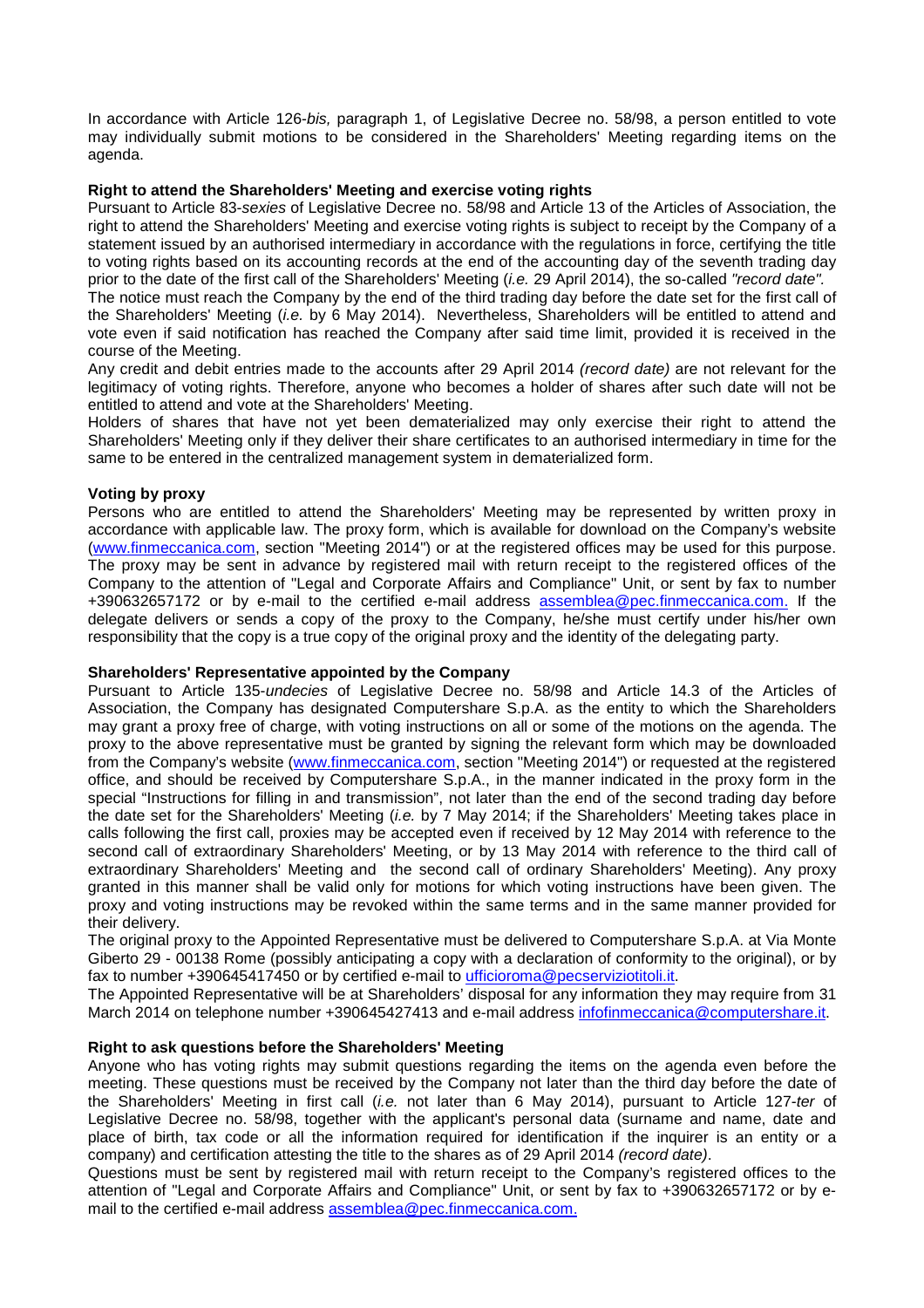Any questions received before the above deadline will be answered during the Shareholders' Meeting at the latest; the Company reserves the right to provide a single answer to questions with the same content.

The Company will not take into consideration questions that are not strictly related to the items on the Shareholders' Meeting agenda or those which have already been answered in the "Questions and Answers" of the "Meeting 2014" area of the Company's website (www.finmeccanica.com).

Any answers handed out in hardcopy format to each of the persons having voting rights at the beginning of the meeting are deemed given during the Shareholders' Meeting.

# **Appointment of the Board of Directors**

It should be noted that the Board of Directors, which shall be composed by a number of members - no less than eight and no more than twelve – as decided by the Shareholders' Meeting before its appointment, will be appointed according to Article 18 of the Articles of Association.

Pursuant to the above mentioned clause of the Articles of Association and any applicable current legal provisions, to which express reference is made for anything not indicated hereunder, the following should be noted:

- the Directors shall be appointed by the Shareholders' Meeting based on lists of candidates submitted by the Shareholders and the Board of Directors, in which the candidates must be listed in sequential order;
- only those Shareholders who, either individually or jointly with other Shareholders, hold at least 1% of the share capital with voting rights at Ordinary Shareholders' Meeting, are entitled to submit lists of candidates;
- each shareholder may submit, or take part in the submission of, only one list of candidates and each candidate may only appear in one list, failing which shall be deemed ineligible;
- at least two Directors must meet the requirements of independence, as provided for the Statutory Auditors, pursuant to law (Article 148, paragraph 3, of Legislative Decree no. 58/98);
- all candidates must also satisfy the requirements of honorableness as provided for by applicable law;
- lists with three or more candidates must also include candidates of different genders, so as to reserve to the less represented gender a quota of at least one-fifth of the Directors; in case of a fractional number, this shall be rounded up to the next whole number.

The candidate lists, signed by the Shareholder or Shareholders submitting them, must be filed at the Company's registered offices (in accordance with the "Procedure for presentation of lists of candidates" at the end of this section) not later than twenty-five days before the date of the Shareholders' Meeting in first call *(i.e.* by 14 April 2014), together with information about the Shareholders who have submitted the list, including the percentage of share capital held by the same, and the following documentation:

- a) a statement in which the person concerned accepts the candidacy and testify, under his/her own responsibility, that no reasons of ineligibility and incompatibility exist, that he or she holds the requirements prescribed by law and by the Articles of Association (including the independence requirements defined by Article 18.3 of the Articles of Association and the honorableness requirements prescribed for Directors of listed companies by Decree of the Ministry of Justice no. 162 dated 30 March 2000, pursuant to Article 147-quinquies and 148 of Legislative Decree no. 58/98), and that he or she may be qualified as "independent" pursuant to Article 3 of the Corporate Governance Code for Listed Companies adopted by Finmeccanica; Shareholders are requested to indicate also in the list of candidates those who meet the independence requirements prescribed by the Articles of Association and the Corporate Governance Code;
- b) a "curriculum vitae" containing detailed information on the personal and professional characteristics of the candidates; Shareholders are also requested to indicate for each candidate if the same holds the position of Director or Statutory Auditor in other companies listed on regulated markets (even abroad), in financial companies, banks, insurance companies or companies considerably large size;
- c) a declaration by Shareholders other than those who even jointly hold a controlling or relative majority interest, testifying the absence of any direct or indirect relationship with the latter pursuant to the provisions of Article 147-ter, paragraph 3, of Legislative Decree no. 58/98, and Article 144-quinquies of the Consob Resolution no. 11971/99; with reference to the contents of this statement, Shareholders are reminded the recommendations set out in Consob Communication no. DEM/9017893 of 26 February 2009.

The minimum shareholding required to submit lists of candidates is determined by taking into account the shares which are registered in name of any shareholder on the day on which the lists are filed with the Company. Shareholders must file at the Company's registered office the document certifying the ownership of the number of shares represented, in the manner required for the submission of lists, even after filing of the list of candidates, provided this is done within the deadline for publication of the lists by the Company (i.e. not later than 18 April 2014).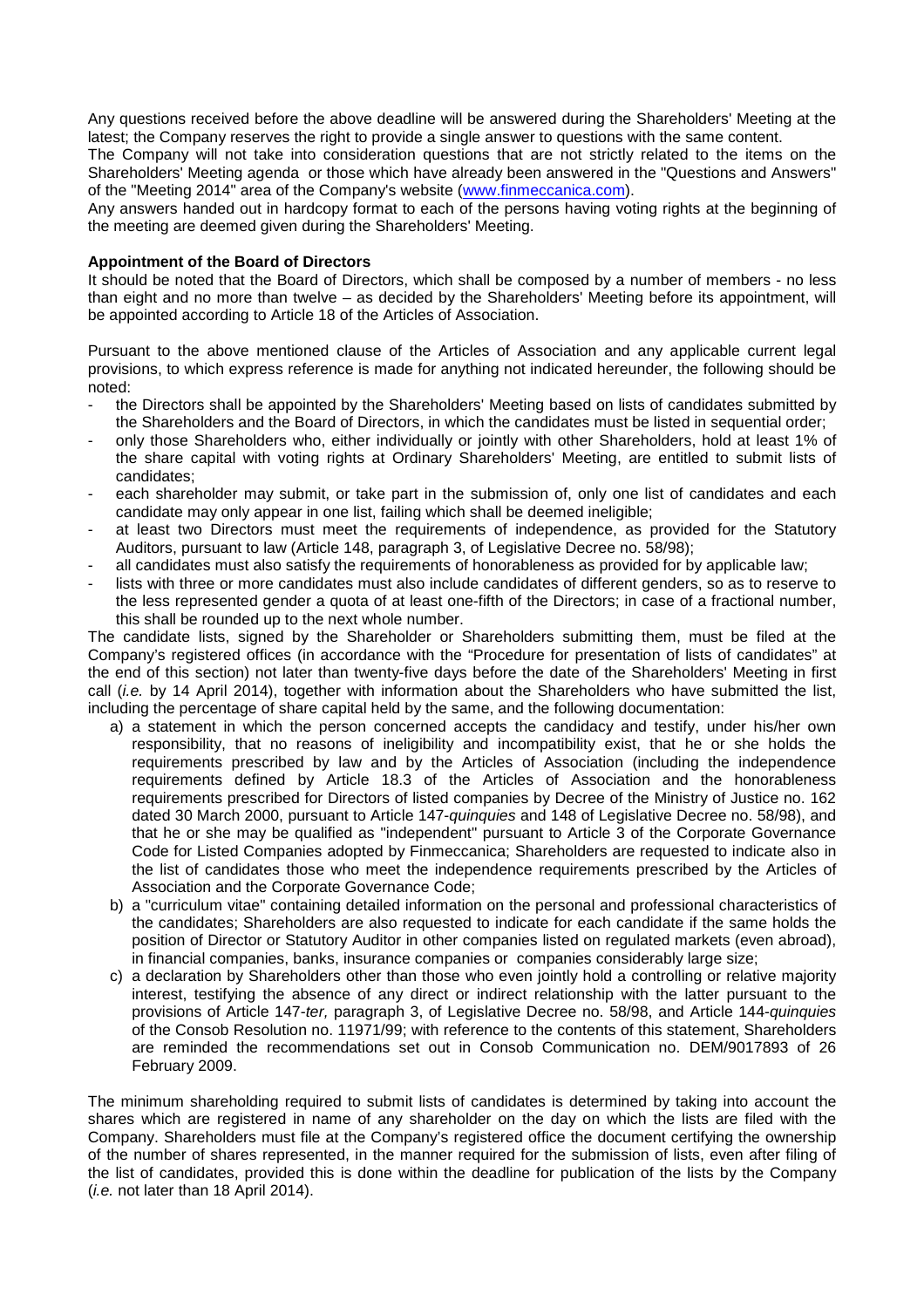Considering that the Shareholders' Meeting may decide to appoint up to twelve members of the Board of Directors and that, if the Directors cease from their office prematurely, the special system of co-optation set forth by Article 18.4 of the Articles of Association applies (which provides that Directors no longer in office should be replaced by the non-elected candidates in the same list of the ceased Directors), it is recommended that Shareholders indicate a sufficient number of candidates in the lists.

Pursuant to the recommendations of the Nominations Committee and taking into account the results of the Board self assessment, the Board of Directors has issued advice for the Shareholders on the composition of the Board of Directors that is to be appointed, contained in the document "Finmeccanica's Board of Directors advice to shareholders on the composition of the new Board of Directors" which is attached to the Explanatory Reports pursuant to Article 125-ter of Legislative Decree no. 58/98 on the relevant items on the agenda of the Ordinary Shareholders' Meeting.

Shareholders who wish to submit a list of candidates for the position of Director should take into consideration the agenda item relating to the Extraordinary session – inserted upon request made by the shareholder Ministry of Economy and Finance with letter dated 14 March 2014, pursuant to Article 2367 of the Italian Civil Code - relating to the insertion in the Articles of Association of a clause relating to honorableness requirements and related causes of ineligibility and forfeiture of the members of the Board of Directors (Article 18bis) with consequent amendment of Article 18.3, as explained more in detail in the Explanatory Report pursuant to Article 125-ter of Legislative Decree no. 58/98 on the relevant item on the agenda of the Extraordinary Shareholders' Meeting.

In this regard, while selecting the candidates for the position of Director, the Shareholders are invited to consider the further requirements provided for by such proposal in case of approval of the abovementioned amendments to the Articles of Association.

With reference to the method of appointment of Directors elected through list voting, please refer to Article 18.3 of the Articles of Association, which, in brief, provides the following:

- each person entitled to vote in the Shareholders' Meeting may vote for only one list;
- two-thirds of the Directors to be appointed (rounded down to the lower whole number where necessary. in case of a fractional number) shall be taken from the list that obtained the majority of votes cast by the Shareholders, in the order in which they are listed;
- the remaining Directors shall be taken from the other lists in the manner prescribed by Article 18.3 b);
- if, following the above procedure, at least two independent Directors as required by the Articles of Association are not elected, the proportion of votes for each candidate will be calculated according to the method described in Article 18.3 b); consequently, the candidates elected will be those who have not yet been taken from the lists as provided by Article 18.3 subparagraphs a) and b) who satisfy the independence requirements and have obtained the highest proportions of votes, in the number needed to ensure compliance with the Articles of Association, replacing the non-independent Directors who have received the lowest proportion of votes. If the number of candidates does not make possible to comply with the requirement for at least two independent Directors, the Shareholders' Meeting will pass resolution, with the majorities provided by law, to replace the candidates who do not meet the independence requirements and have received the lowest number of votes;
- if application of the procedure referred to in subparagraphs a) and b) does not allow compliance with regulations in force regarding gender balance, the number of votes to allocate to each candidate taken from the lists shall be calculated by dividing the number of votes obtained from each list by the list order number of each of these candidates; the candidate of the gender most represented with the lowest number of votes of the candidates taken from all the lists shall be replaced, without prejudice to the minimum number of independent Directors, by the candidate of the less represented gender who is listed (with the next highest list number) in the same list of the replaced candidate, or, failing this, by a person appointed with the majorities provided by law. If candidates from different lists have obtained the same number of votes, the candidate of the list from which the highest number of Directors was taken will be replaced or, in the alternative, the candidate from the list that received the lowest number of votes or, in the event of a tie, the candidate who obtained less votes from the Shareholders' Meeting in a specific vote.

For the appointment of Directors who for any reason are not elected using the above procedure, as provided by Article 18.4 of the Articles of Association, the Shareholders' Meeting will pass resolution based on the majorities provided by law, in any case ensuring compliance with the above criteria.